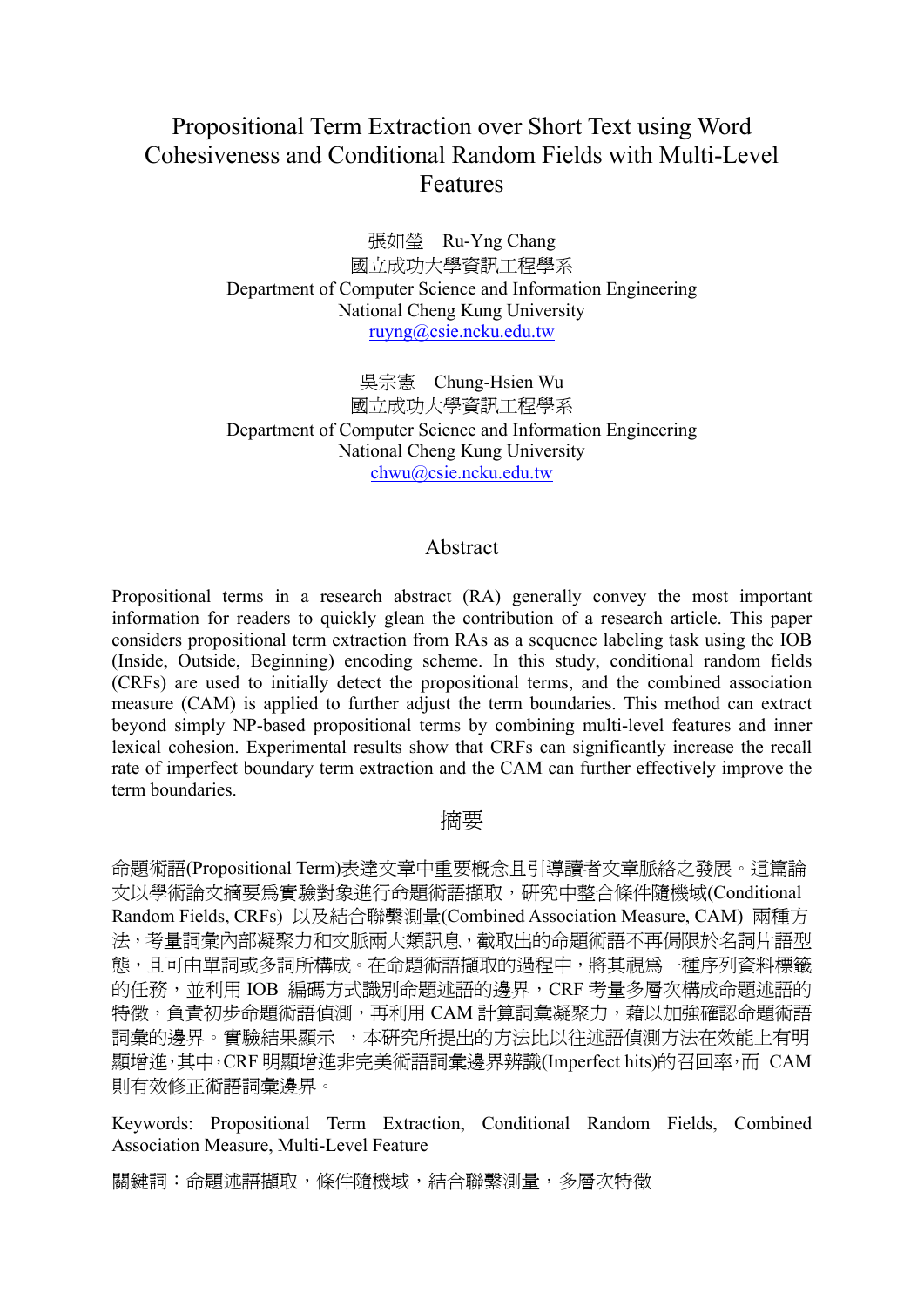## 1. Introduction

Researchers generally review Research Abstracts (RAs) to quickly track recent research trends. However, many non-native speakers experience difficulties in writing and reading RAs [1]. The author-defined keywords and categories of the research articles currently utilized to provide researchers with access to content guiding information are cursory and general. Therefore, developing a propositional term extraction system is an attempt to exploit the linguistic evidence and other characteristics of RAs to achieve efficient paper comprehension. Other applications of the proposed method contain sentence extension, text generation, and content summarization.

A term is a linguistic representation of a concept with a specific meaning in a particular field. It may be composed of a single word (called a simple term), or several words (a multiword term) [2]. A propositional term is a term that refers to the basic meaning of a sentence (the proposition) and helps to extend or control the development of ideas in a text. The main difference between a term and a propositional term is that a propositional term, which can guide the reader through the flow of the content, is determined by not only syntax or morphology but semantic information. Take RAs to illustrate the difference between a term and a propositional term. Cheng [3] indicted that a science RA is composed of background, manner, attribute, comparison and evaluation concepts. In Figure 1, the terms underlined are the propositional terms which convey the important information of the RA. In the clause "*we present one of the first robust LVCSR systems that use a syllable-level acoustic unit for LVCSR,* " the terms " *LVCSR systems* " , " *syllable-level acoustic unit* " and "*LVCSR*" respectively represent the background, manner and background concepts of the research topic, and can thus be regarded as propositional terms in this RA. The background concepts can be identified by clues from the linguistic context, such as the phrases "*most…LVCSR systems*" and "*in the past decade*", which indicate the aspects of previous research on LVCSR. For the manner concept, contextual indicators such as the phrases "*present one of…*", "*that use*" and "*for LVCSR*" express the aspects of the methodology used in the research. Propositional terms may be composed of a variety of word forms and syntactic structures and thus may not only be NP-based, and therefore cannot be extracted by previous NP-based term extraction approaches.

Most large vocabulary continuous speech recognition (LVCSR) systems in the past decade have used a context-dependent (CD) phone as the fundamental acoustic unit. In this paper, we present one of the first robust LVCSR systems that use a syllable-level acoustic unit for LVCSR on telephone-bandwidth speech. This effort is motivated by the inherent limitations in phone-based approaches-namely the lack of an easy and efficient way for modeling long-term temporal dependencies. A syllable unit spans a longer time frame, typically three phones, thereby offering a more parsimonious framework for modeling pronunciation variation in spontaneous speech. We present encouraging results which show that a syllable-based system exceeds the performance of a comparable triphone system both in terms of word error rate (WER) and complexity. The WER of the best syllable system reported here is 49.1% on a standard SWITCHBOARD evaluation, a small improvement over the triphone system. We also report results on a much smaller recognition task, OGI Alphadigits, which was used to validate some of the benefits syllables offer over triphones. The syllable-based system exceeds the performance of the triphone system by nearly 20%, an impressive accomplishment since the alphadigits application consists mostly of phone-level minimal pair distinctions.

Figure1. A Manually-Tagged Example of Propositional Terms in an RA

In the past, there were three main approaches to term extraction: linguistic [4], statistical [5, 6], and C/NC-value based [7,8] hybrid approaches. Most previous approaches can only achieve a good performance on a test article composed of a relatively large amount of words. Without the use of large amount of words, this study proposes a method for extracting and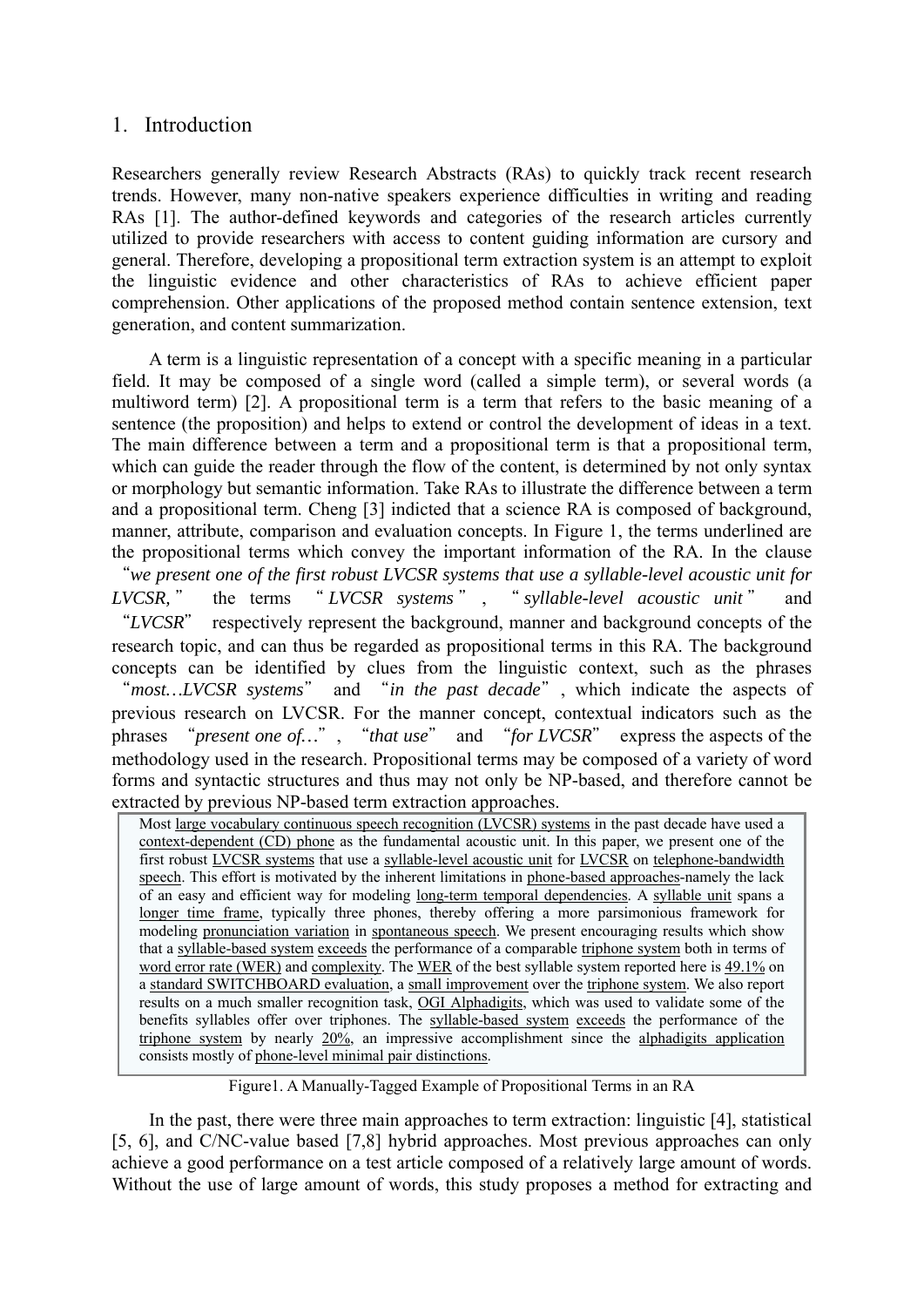weighting single- and multi-word propositional terms of varying syntactic structures.

# 2. System Design and Development

This research extracts the propositional terms beyond simply the NP-based propositional terms from the abstract of technical papers and then regards propositional term extraction as a sequence labeling task. To this end, this approach employs an IOB (Inside, Outside, Beginning) encoding scheme [9] to specify the propositional term boundaries, and conditional random fields (CRFs) [10] to combine arbitrary observation features to find the globally optimal term boundaries. The combined association measure (CAM) [11] is further adopted to modify the propositional term boundaries. In other words, this research not only considers the multi-level contextual information of an RA (such as word statistics, tense, morphology, syntax, semantics, sentence structure, and cue words) but also computes the lexical cohesion of word sequences to determine whether or not a propositional term is formed, since contextual information and lexical cohesion are two major factors for propositional term generation.



Figure 2. The System Framework of Propositional Term Extraction

The system framework essentially consists of a training phase and a test phase. In the training phase, the multi-level features were extracted from specific domain papers which were gathered from the SCI (Science Citation Index)-indexed and SCIE (Science Citation Index Expanded)-indexed databases. The specific domain papers are annotated by experts and then parsed. The feature extraction module collects statistical, syntactic, semantic and morphological level global and local features, and the parameter estimation module calculates conditional probabilities and optimal weights. The propositional term detection CRF model was built with feature extraction module and the parameter estimation module. During the test phase users can input an RA and obtain system feedback, i.e. the propositional terms of the RA. When the CRF model produces the preliminary candidate propositional terms, the propositional term generation module utilizes the combined association measure (CAM) to adjust the propositional term boundaries. The system framework proposed in this paper for RA propositional term extraction is shown in Figure 2. A more detailed discussion is presented in the following subsections.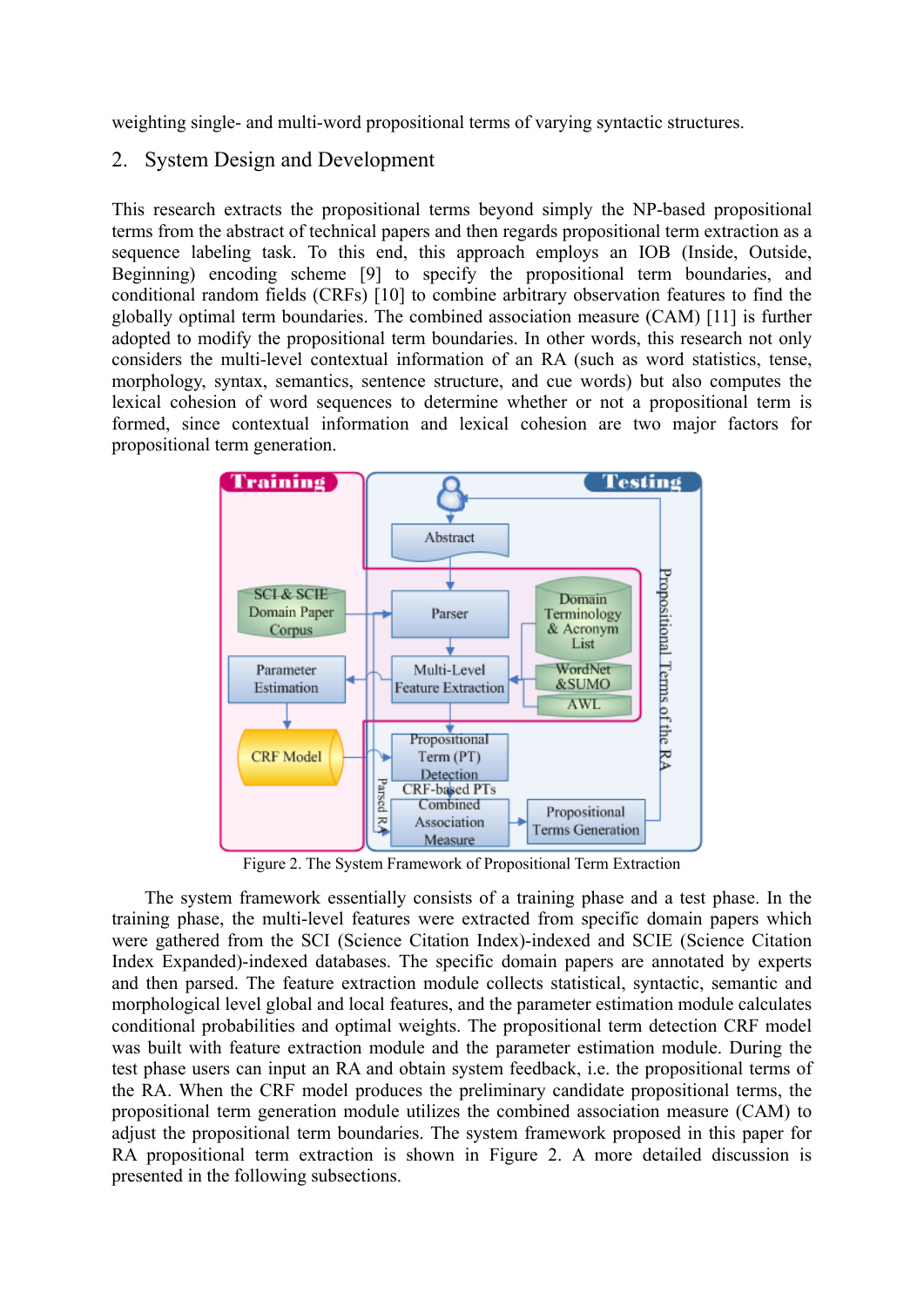## 2.1. Assisted Resource

In order to produce different levels of information and further assist feature extraction in the training and test phases, several resources were employed. This study chooses the ACM Computing Classification System (ACM CSS) [12] to serve as the domain terminology list for propositional term extraction from computer science RAs. The ACM CSS provides important subject descriptors for computer science, and was developed by the Association for Computing Machinery. The ACM CSS also provides a list of Implicit Subject Descriptors, which includes names of languages, people, and products in the field of computing. A mapping database, derived from WordNet (http://wordnet.princeton.edu/) and SUMO (Suggested Upper Merged Ontology) (http://ontology.teknowledge.com/) [13], supplies the semantic concept information of each word and the hierarchical concept information from the ontology. The AWL (Academic Words List) (http://www.vuw.ac.nz/lals/research/awl/) [14] is an academic word list containing 570 word families whose words are selected from different subjects. The syntactic level information of the RAs was obtained using Charniak's parser [15], which is a "maximum-entropy inspired" probabilistic generative model parser for English.

# 2.2. Conditional Random Fields (CRFs)

For this research goal, given a word sequence  $W = \{w_1, w_2, ..., w_n\}$ , the most likely propositional term label sequence  $S = \{s_1, s_2, ..., s_n\}$  in the CRF framework with the set of weights Ψ can be obtained from the following equation.

$$
\hat{S} = \arg \max_{S} P_{\Psi} \left( S \left| W \right. \right) \tag{1}
$$

A CRF is a conditional probability sequence as well as an undirected graphical model which defines a conditional distribution over the entire label sequence given the observation sequence. Unlike Maximum Entropy Markov Models (MEMMs), CRFs use an exponential model for the joint probability of the whole label sequence given the observation to solve the label bias problem. CRFs also have a conditional nature and model the real-world data depending on non-independent and interacting features of the observation sequence. A CRF allows the combination of overlapping, arbitrary and agglomerative observation features from both the past and future. The propositional terms extracted by CRFs are not restricted by syntactic variations or multiword forms and the global optimum is generated from different global and local contributor types.

The CRF consists of the observed input word sequence  $W = \{w_1, w_2, ..., w_n\}$  and label state sequence  $S = \{s_1, s_2, ..., s_n\}$  such that the expansion joint probability of a state label sequence given an observation word sequence can be written as

$$
P(S|W) = \frac{1}{Z_0} \exp\left(\sum_{t} \sum_{k} \lambda_k f_k\left(s_{t-1}, s_t, W\right) + \sum_{t} \sum_{k} \mu_k g_k\left(s_t, W\right)\right)
$$
(2)

where  $f_k(s_{i-1}, s_i, W)$  are the transition features of the global observation sequence and the states at positions t and t-1 in the corresponding state sequence, and  $g_k(s, w)$  is a state feature function of the label at position t and the observation sequence. Let  $\lambda_k$  be the weight of each  $f_k$ ,  $\mu_k$  be the weight of  $g_k$  and  $\frac{1}{Z_0}$ *Z* be a normalization factor over all state sequences,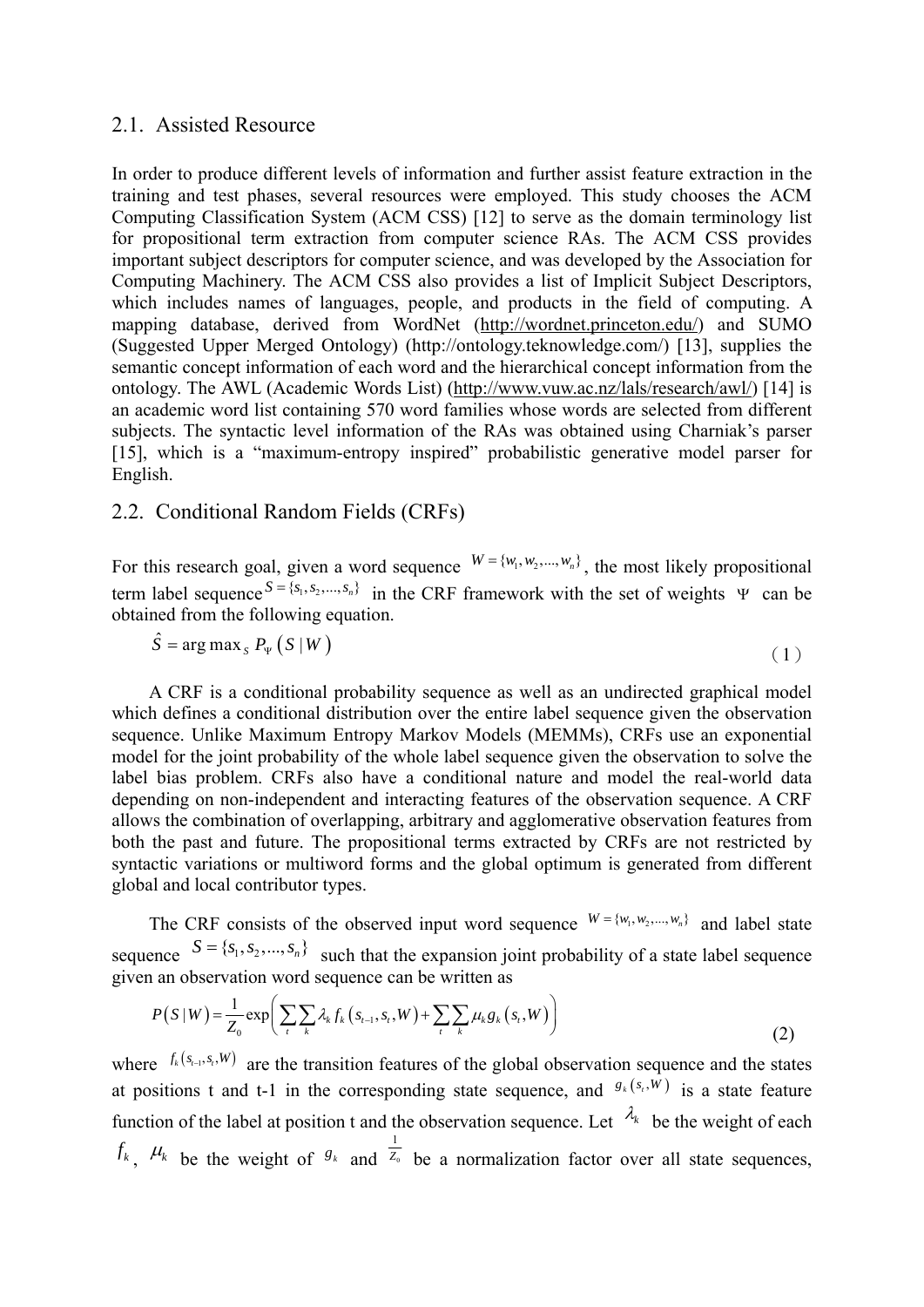where 
$$
Z_0 = \sum_{S} exp \left( \sum_{t} \sum_{k} \lambda_k f_k (s_{t-1}, s_t, W) + \sum_{t} \sum_{k} \mu_k g_k (s_t, W) \right)
$$
.

The set of weights in a CRF model,  $\Psi = (\lambda_k, \mu_k)$ , is usually estimated by maximizing the conditional log-likelihood of the labeled sequences in the training data  $D = \{S^{(i)}, W^{(i)}\}_{i=1}^n$ . (Equation (3)) For fast training, parameter estimation was based on L-BFGS (the limited-memory BFGS) algorithm, a quasi-Newton algorithm for large scale numerical optimization problems [16]. The L-BFGS had proved [17] that converges significantly faster than Improved Iterative Scaling (IIS) and General Iterative Scaling (GIS).

$$
L_{\Psi} = \sum_{i=1...N} \log \left( P_{\Psi} \left( S^{(i)} \, | \, W^{(i)} \right) \right) \tag{3}
$$

After the CRF model is trained to maximize the conditional log-likelihood of a given training set P(S|W), the test phase finds the most likely sequence using the combination of forward Viterbi and backward A\* search [18]. The forward Viterbi search makes the labeling task more efficient and the backward A\* search finds the n-best probable labels.

# 2.3. Multi-Level Features

According to the properties of propositional term generation and the characteristics of the CRF feature function, this paper adopted local and global features which consider statistical, syntactic, semantic, morphological, and structural level information. In the CRF model, the features used were binary and were formed by instantiating templates, and the maximum entropy principle was provided for choosing the potential functions. Equation (4) shows an example of a feature function, which was set to 1 when the word was found in the rare words list (RW).

$$
g_{s,w_1,w_2,\dots,w_n}\left(s_t, w_1^n\right) = \begin{cases} 1, & \text{if } s_t = s \cap isRW\left(W_t\right) \\ 0, & \text{otherwise} \end{cases}
$$
 (4)

#### 2.3.1. Local Feature

#### (1). Morphological Level:

Scientific terminology often ends with similar words, e.g. "*algorithm*" or "*model*", or is represented by connected words (CW) expressed with hyphenation, quotation marks or brackets. ACMCSS represents entries in the ACM Computing Classification System (ACM CSS). The last word of every entry in the ACM CSS (ACMCSSAff) satisfies the condition that it is a commonly occurring last word in scientific terminology. The existing propositional terms of the training data were the seeds of multiword terms (MTSeed).

Words identified as acronyms were stored as useful features, consisting of IsNenadic, IsISD, and IsUC. IsNenadic was defined using the methodology of Nenadić, Spasić and Ananiadou [19] to acquire possible acronyms of a word sequence that was extracted by the C/NC value method. IsISD refers to the list of Implicit Subject Descriptors in the ACM CCS and IsUC signifies that all characters of the word were uppercase

(2). Semantic Level:

MeasureConcept infers that the word was found under SUMO's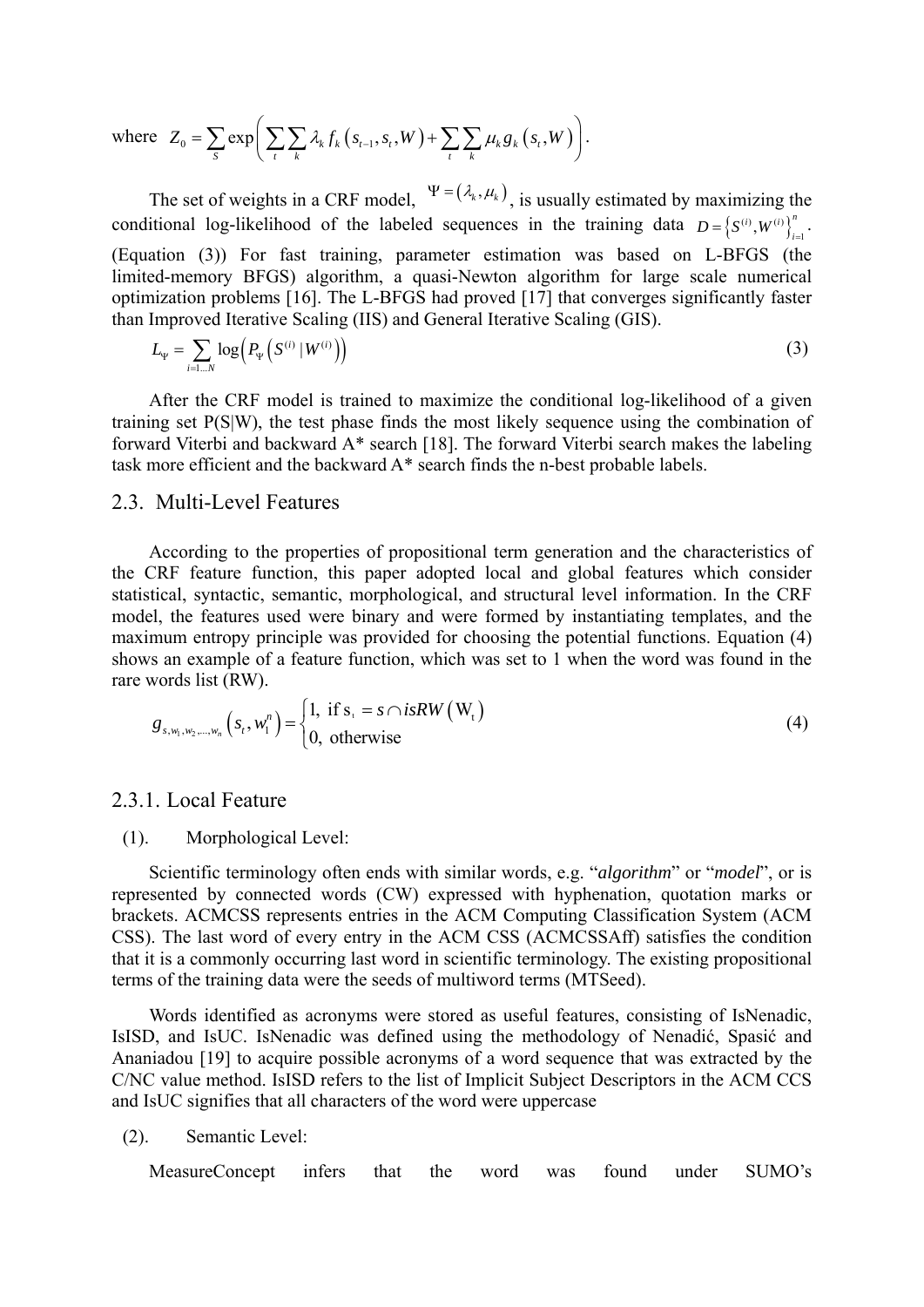"UNITS-OF-MEASURE" concept subclass and SeedConcept denotes that the concept of the word corresponded to the concept of a propositional term in the training data.

(3). Frequency Level:

A high frequency word list (HF) was generated from the top 5 percent of words in the training data. A special words list (SW) consists of the out-of-vocabulary and rare words. Out-of-vocabulary words are those words that do not exist in WordNet. Rare words are words not appearing in the AWL or which appear in less than 5 different abstracts.

(4). Syntactic Level:

This feature was set to 1 if the syntactic pattern of the word sequence matched the regular expression "*(NP)\*(preposition)?(NP)\**" (SynPattern), or matched the terms in the training data (SeedSynPattern). SyntaxCon means that concordances of ACMCSSAff or ACMCSSAffSyn (ACMCSSAff synonyms) used the keyword in context to find the syntactic frame in the training data. If the part-of-speech (POS) of the word was a cardinal number, then this feature CDPOS was set to 1.

(5). Statistical and Syntactic Level:

This research used the CRF model to filter terms extracted by the C/NC value approach with no frequency threshold

#### 2.3.2. Global Feature

(1). Cue word:

KeyWord infers that the word sequence matched one of the user's keywords or one word of the user's title. IsTransW and IsCV represent that a word was found in an NP after TransW or CV respectively. TransW indicates summative and enumerative transitional words, such as "*in summary*", "*to conclude*", "*then*", "*moreover*", and "*therefore*", and CV refers to words under SUMO's "*communication*" concepts, such as "*propose*", "*argue*", "*attempt*" and so on.

(2). Tense:

If the first sentence of the RA is in the past tense and contains an NP, then the word sequence of that NP was used as a useful feature PastNP. This is because the first sentence often impresses upon the reader the shortest possible relevant characterization of the paper, and the use of past tense emphasizes the importance of the statement.

(3). Sentence structure:

Phrases in a parallel structure sentence refers to the phrases appearing in a sentence structure such as Phrase, Phrase, or (and) Phrase, and implies that the same pattern of words represents the same concept. ParallelStruct indicates that the word was part of a phrase in a parallel structure.

## 2.4. Word Cohesiveness Measure

By calculating the cohesiveness of words, the combined association measure (CAM) can assist in further enhancing and editing the CRF-based propositional term boundaries for achieving a perfect boundary of propositional terms. CAM extracts the most relevant word sequence by combining endogenous linguistic statistical information, including word form sequence and its POS sequence. CAM is a variant of normalized expectation (NE) and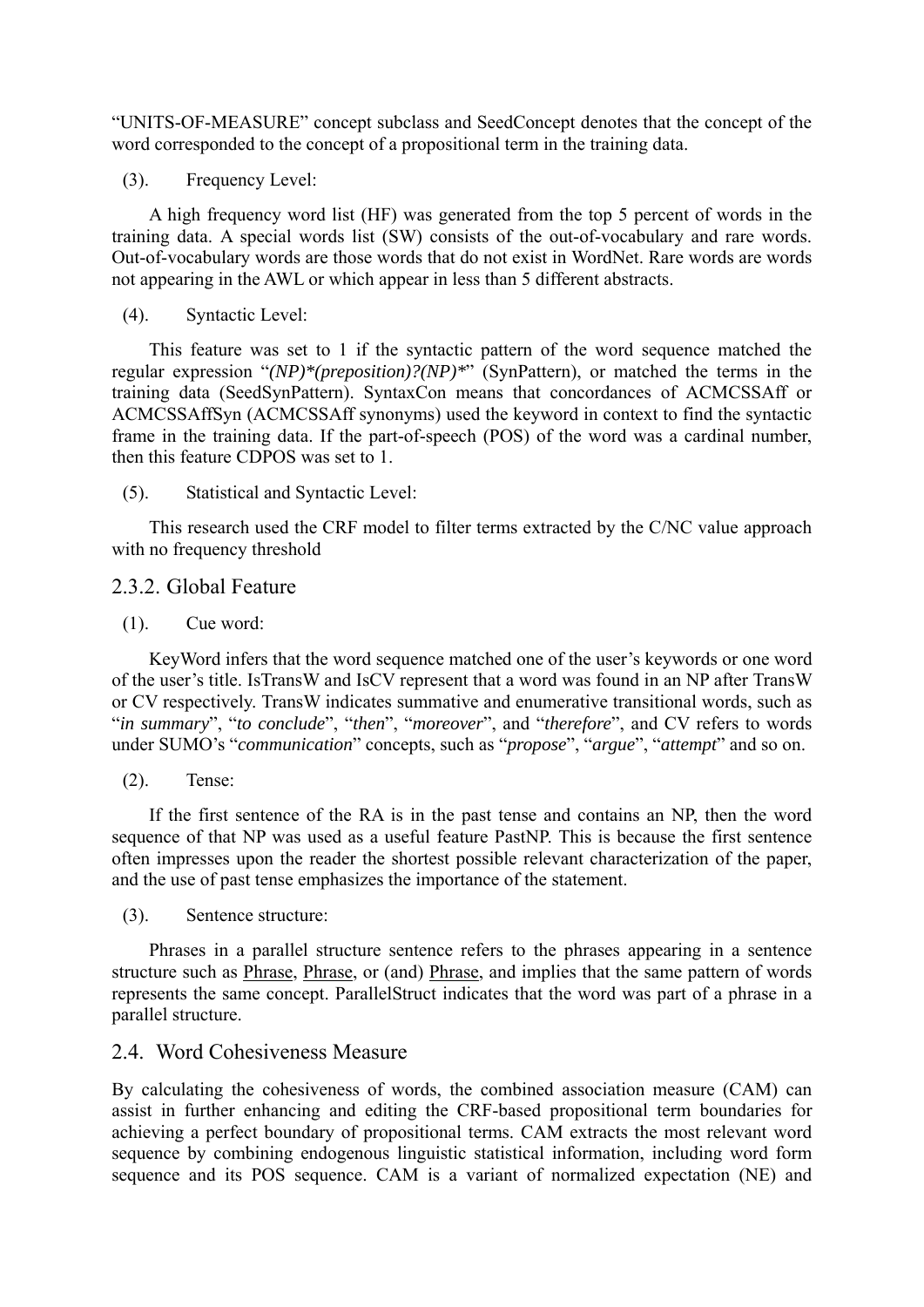mutual expectation (ME) methods.

To characterize the degree of cohesiveness of a sequence of textual units, NE evaluates the average cost of loss for a component in a potential word sequence. NE is defined in Equation (5) where the function  $c(\cdot)$  means the count of any potential word sequence. An example of NE is shown in Equation (6).

$$
NE([w_1...w_i...w_n]) = \frac{C([w_1...w_i...w_n])}{\frac{1}{n}\left(C([w_1...w_i...w_n]) + \sum_{i=2}^{n} C([w_1...\hat{w}_i...\hat{w}_n])\right)}
$$
(5)

*NE* (large vocabulary continuous speech recognition)

$$
= \frac{C([large vocabulary continuous speech recognition])}{\begin{pmatrix} C([large vocabulary continuous speech recognition]) \\ +C([large continuous speech recognition]) \\ +C([large vocabulary special polynomial]) \\ +C([large vocabulary operation]) \\ +C([large vocabulary continuous recognition]) \\ +C([large vocabulary continuous recognition]) \\ +C([large vocabulary continuous speech function]) \end{pmatrix}}
$$
 (6)

Based on NE and relative frequency, the ME of any potential word sequence is defined as Equation (7), where function  $P(\cdot)$  represents the relative frequency.

$$
ME([w_1...w_i...w_n]) = P([w_1...w_i...w_n]) \times NE([w_1...w_i...w_n])
$$
\n
$$
(7)
$$

CAM considers that the global degree of cohesiveness of any word sequence is evaluated by integrating the strength in a word sequence and the interdependence of its POS. Thus CAM evaluates the cohesiveness of a word sequence by the combination of its own ME and the ME of its associated POS sequence. In Equation (8), CAM integrates the ME of word form sequence  $[w_1...w_i...w_n]$  and its POS  $[p_1...p_i...p_n]$ . Let  $\alpha$  be a weight between 0 and 1, which determines the degree of the effect of POS or word sequence in the word cohesiveness measure.

$$
CAM\left([w_1...w_i...w_n]\right) = ME\left([w_1...w_i...w_n]\right)^{\alpha} \times ME\left([p_1...p_i...p_n]\right)^{1-\alpha}
$$
\n(8)

This paper uses a sliding window moving in a frame and compares the CAM value of neighboring word sequences to determine the optimal propositional term boundary. Most lexical relations associate words distributed by the five neighboring words [20]. Therefore this paper only calculates the CAM value of the three words to the right and the three words to the left of the CRF-based terms. Figure 3 represents an illustration for the CAM computation that was fixed in the  $[(2*3) + \text{length}(CRF\text{-}Based term)]$  frame size with a sliding window. When the window starts a forward or backward move in the frame, the three marginal words of a term are the natural components of the window. As the word number of the CRF term is less than three words, the initial sliding windows size is equal to the word number of the term.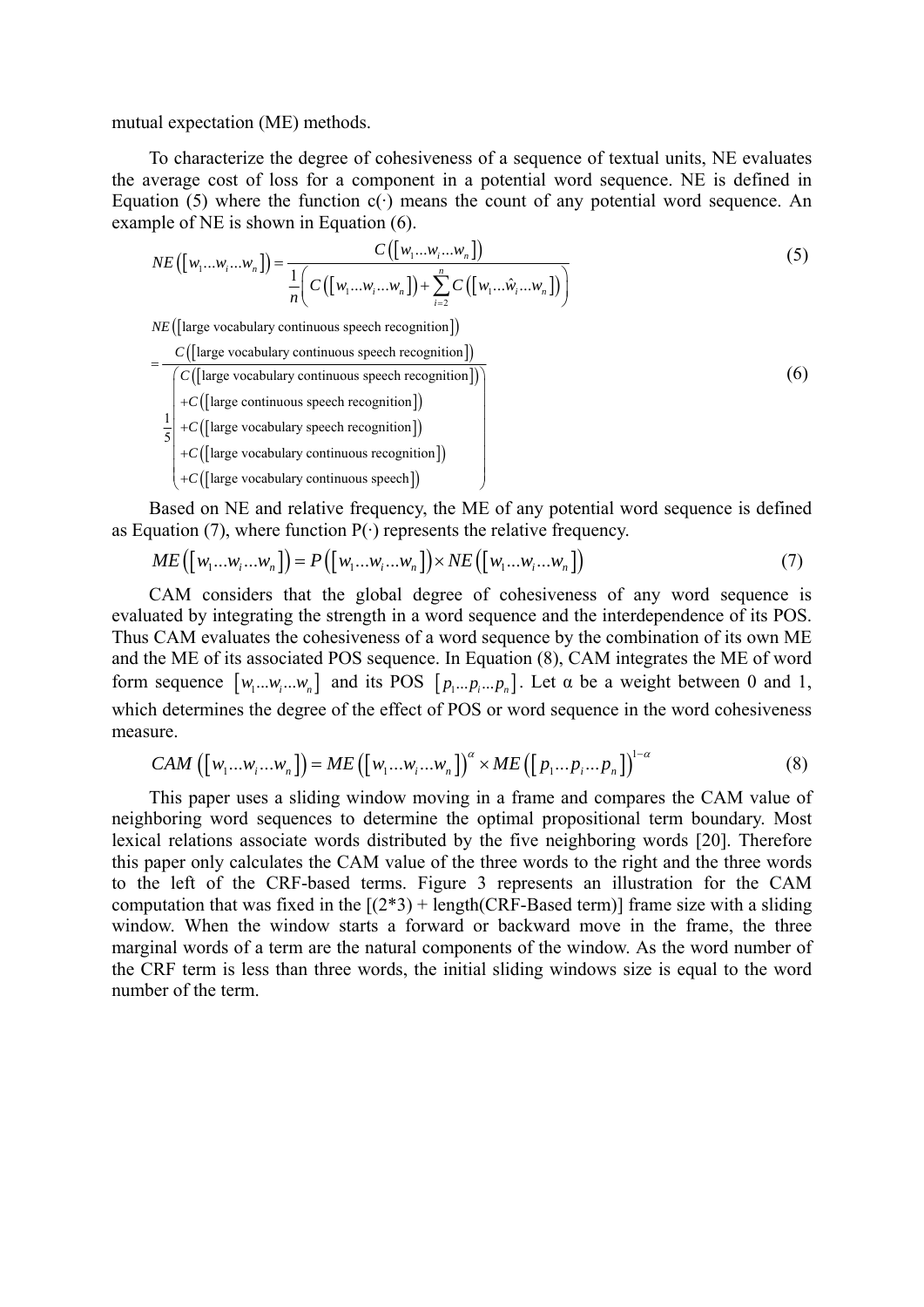|                         | Frame Size $=(2*3)+length(CRF-based Term)$                                                              |
|-------------------------|---------------------------------------------------------------------------------------------------------|
|                         | <b>CRF-based Term</b><br>W1 [ W2 W3 W4 W5 W6 W7 W8 W9 W10 W11 ] W12                                     |
|                         | W1 [ W2 W3 W4 W5 W6 W7 W8 M9 ] W10 W11 ] W12<br>W1 [ W2 W3 W4 W5 W6 W7 W8 W9 W10 W11 ] W12              |
| <b>Step<sub>Z</sub></b> | W1 [ W2 W3 W4 W5 W6 W7 W8 W9 W10 W11 ] W12<br>W1 [ W2 W3 W4 W5 W6 W7 W8 W9 W10 W11 ] W12                |
| Step3                   | W1   W2 W3 W4 W5 W6 W7 W8 W9 W10 W11   W12<br>W1 [ W2 W3 W4 W5 W6 W7 W8 W9 W10 W11   W12                |
|                         | W1 [ W2 W3 [W4] W5 W6 W7 W8 W9 W10 W11 ] W12<br>W1 [ W2 W3 W4 W5 W6 W7 W8 W9 W10 W11 ] W12              |
| cday                    | W1 [ W2  W3  W4 W5 W6 W7 W8 W9 W10 W11 ] W12                                                            |
|                         | W1 [ W2 W3 W4 W5 W6 W7 W8 W9 W10 W11 ] W12<br>W1 [W2 W3 W4 W5 W6 W7 W8 W9 W10 W11 ] W12                 |
|                         | W1 [ W2 ] W3 W4 W5 W6 W7 W8 W9 W10 W11 ] W12<br>Figure 3. An Illustration for the CAM Computation Steps |

To find the optimal propositional term boundary, this study calculates the local maximum CAM value by using the Modified CamLocalMax Algorithm. The principle of the original algorithm [21] is to infer the word sequence as a multiword unit if the CAM value is higher than or equal to the CAM value of all its sub-group of  $(n-1)$  words and if the CAM value is higher than the CAM value of all its super-group of  $(n+1)$  words. In the Modified CamLocalMax Algorithm, when the CAM value of the combination of CRF-based single word propositional terms and its immediate neighbor word is higher than the average of the CAM value of bi-gram propositional terms in the training data, the components of the CRF-based single word propositional terms are turned into a bi-gram propositional term. The complete Modified CamLocalMax Algorithm is shown in the following, where *cam* means the combined association measure, size( $\cdot$ ) returns the number of words of a possible propositional term, *M* represents a possible propositional term,  $\Omega_{n+1}$  denotes the set of all the possible (n+1)grams containing *M*,  $\Omega_{n-1}$  denotes the set of all the possible (n-1)grams contained in *M*, and bi-term typifies bi-gram propositional terms in the training data.

*Input*: *M, a possible propositional term,*  $\forall y \in \Omega_{n+1}$ *, the set of all the possible (n+1)grams containing M,*  $\forall x \in \Omega_{n-1}$ , the set of all the possible (n-1)grams contained in M *Output: CT*={ $ct_1, ct_2,...ct_n$ }, a CRF+CAM-based propositional term set *If*  $(size(M)=2 \text{ and } cam(M) > cam(y))$ *or* ( $size(M) > 2$  *and*  $cam(M) \geq cam(x)$  *and cam*(*M*)  $>cam(y)$ *or* ( $size(M)=1$  *and cam(bi-gram)*  $\leq$  *cam(M)) End if Return ct* 

# 2.5. Propositional Term Generation Algorithm

The Propositional Term Generation algorithm utilizes the CRF model to generate a CRF-based propositional term set  $T = \{t_1, t_2, \ldots, t_n\}$  and calculates the CAM value to produce a CRF+CAM-based propositional term set  $CT = \{ct_1, ct_2,...ct_n\}$ . The detailed processes of the Propositional Term Generation algorithm are as follows

 $t_n^k$  : the word form sequence from the first word 1 to last word k of CRF-based propositional term t<sub>n</sub> *Input: Word sequence*  $W_1^n$ 

*Output*:  $T = \{t_1, t_2, \ldots, t_n\}$ , a CRF-based propositional term set and,  $CT = \{ct_1, ct_2, \ldots, ct_n\}$ , a CRF+CAM-based *propositional term set* 

*Input*  $W_1^n$  *to generate*  $T = \{t_1, t_2, \ldots, t_n\}$  *by CRF* 

*For all*  $t_i \in T$ 

 *For a=0 to a =2 Step 1*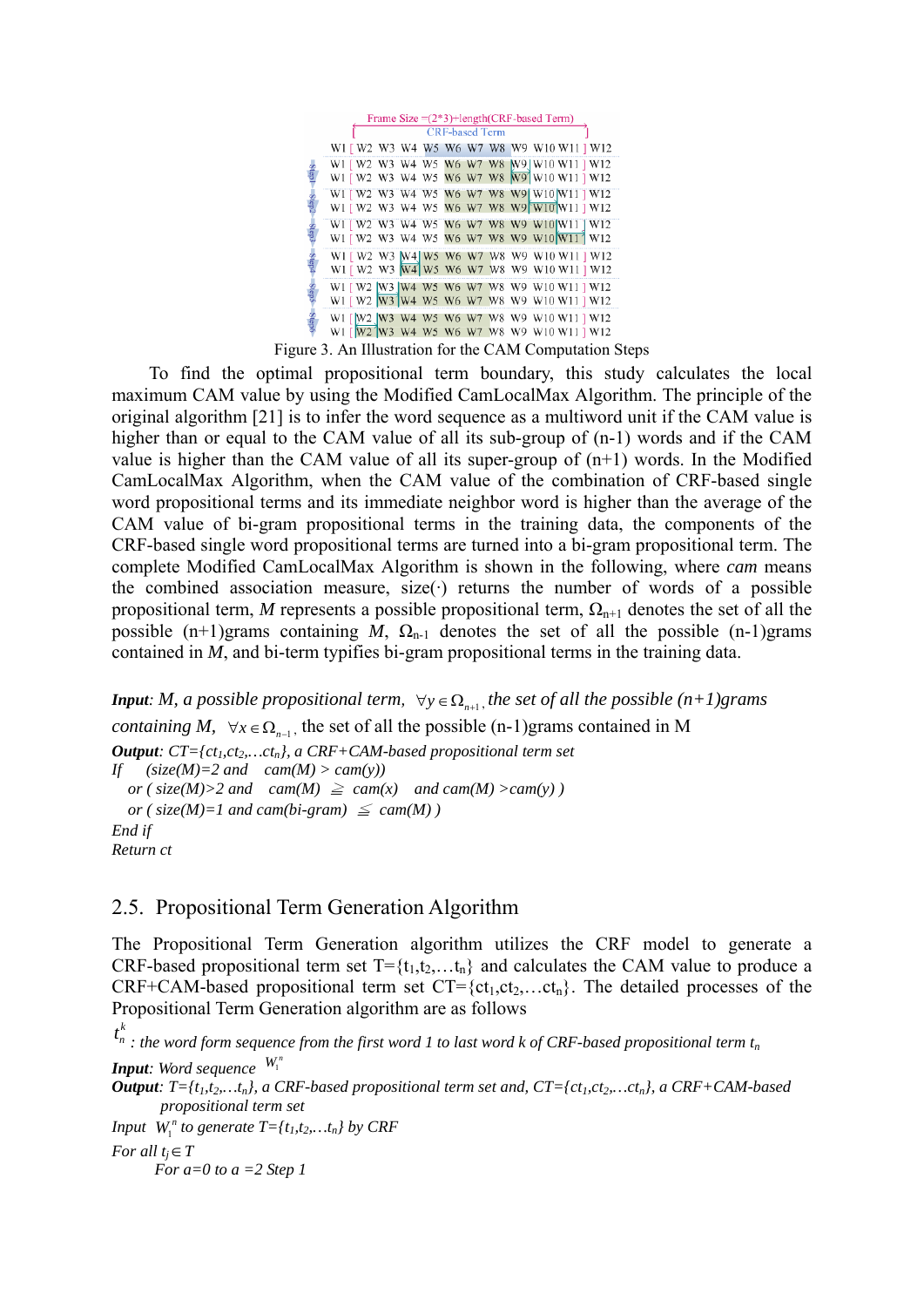```
ct_j = Modified\_CamLocalMax(t_j^{k+a}, t_j^{k+a-1}, t_j^{k+a+1})CT←CT ∪ct End for 
       If t<sup>j</sup> ∉ CT Then
              For a=0 to a =-2 Step -1 
ct_j = Modified\_CamLocalMax(t_j^{1+a}, t_j^{1+a-1}, t_j^{1+a+1}) CTÅ CT∪ctj
              End for 
        End if 
End for 
Return T, CT
```
# 2.6. Encoding Schema

The IOB encoding scheme was adopted to label the words, where I represents words Inside the propositional term, O marks words Outside the propositional term, and B denotes the Beginning of a propositional term. It should be noted that here the B tag differs slightly from Ramshaw and Marcus's definition, which marks the left-most component of a baseNP for discriminating recursive NPs. Figure 4 shows an example of the IOB encoding scheme that specifies the B, I, and O labels for the sentence fragment "*The syllable-based system exceeds the performance of the triphone system by…*". An advantage of this encoding scheme is that it can avoid the problem of ambiguous propositional term boundaries, since IOB tags can identify the boundaries of immediate neighbor propositional terms, whereas binary-based encoding schemes cannot. In Figure 4, "*syllable-based system*", and "*exceeds*" are individual and immediate neighbor propositional terms distinguished by B tags.

| Input: The syllable-based system exceeds the performance of the triphone system by |                                                        |  |  |  |  |  |  |       |  |  |  |
|------------------------------------------------------------------------------------|--------------------------------------------------------|--|--|--|--|--|--|-------|--|--|--|
| IOB: O B I I                                                                       |                                                        |  |  |  |  |  |  | n n B |  |  |  |
| Terms:                                                                             | [syllable-based system] [exceeds]<br>[triphone system] |  |  |  |  |  |  |       |  |  |  |

Figure 4. An Example of the IOB Encoding Scheme

# 3. Evaluation

# 3.1. Experimental Setup

To facilitate the development and evaluation of the propositional term extraction method, experts manually annotated 260 research abstracts, including speech, language, and multimedia information processing journal papers from SCI and SCIE-indexed databases. In all, there were 109, 72, and 79 annotated research abstracts in the fields of speech, language, and multimedia information processing, respectively. At run time, 90% of the RAs were allocated as the training data and the remaining 10% were reserved as the test data for all evaluation.

In system implementation, the CRF++: Yet Another CRF toolkit 0.44 [22] was adopted. The training parameters were chosen using ten-fold cross-validation on each experiment.

The proposed system was compared with three baseline systems. The first was the C/NC-value algorithm with no frequency threshold, because the C/NC-value algorithm is a hybrid methodology and its historical result is better than the linguistic and statistical approaches. The second baseline system proposed by Nenadić et al. [8] is a variant of the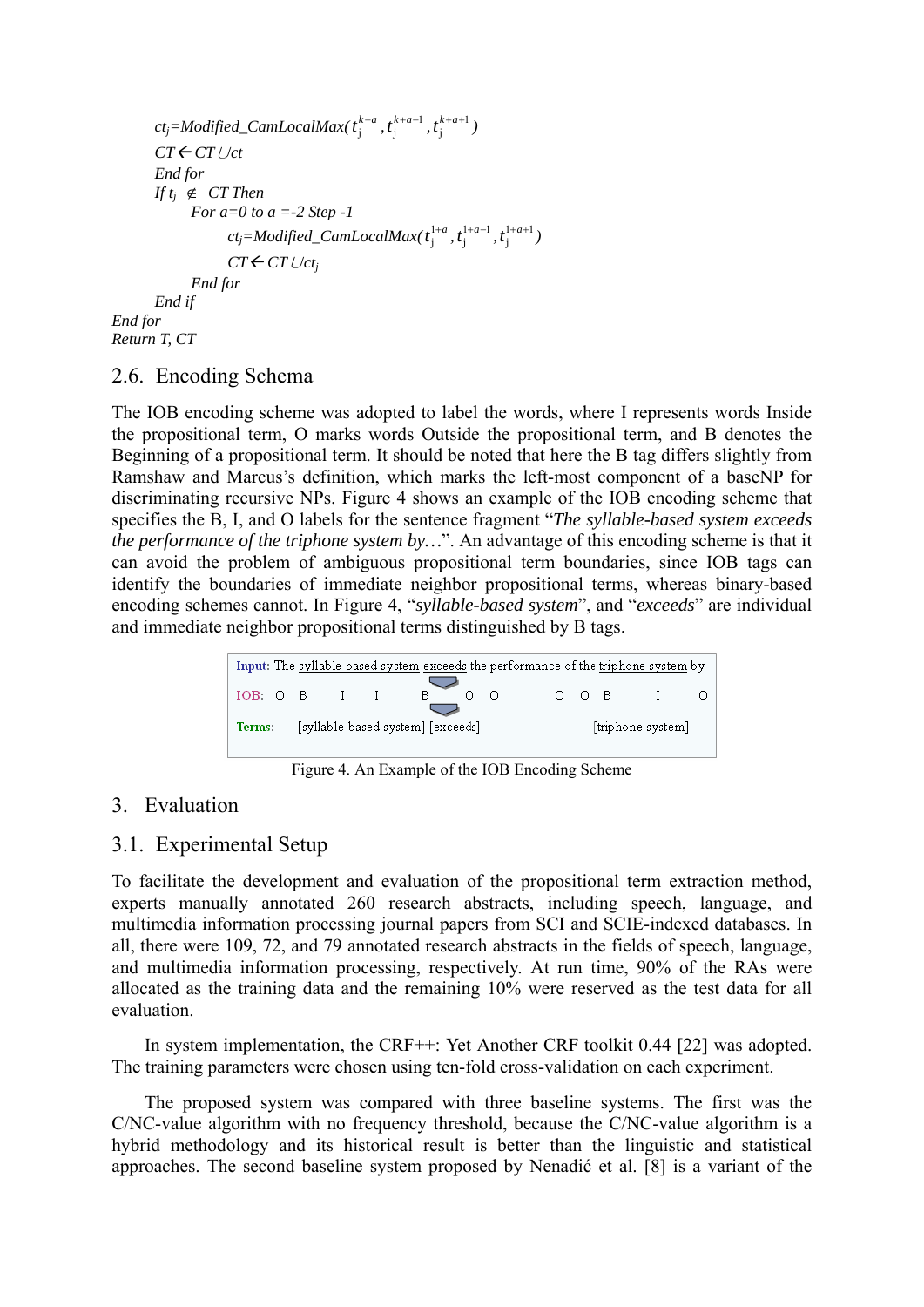C/NC-value algorithm enriched by morphological and structural variants. The final baseline system is a linguistic approach proposed by Ananiadou [4]. That study, however, made no comparisons with statistical approaches which are suitable for a document containing a large amount of words.

To evaluate the performance in this study, two hit types for propositional term extraction: perfect and imperfect [23] are employed. A perfect hit means that the boundaries of a term's maximal term form conform to the boundaries assigned by the automatic propositional term extraction. An imperfect hit means that the boundaries assigned by the automatic propositional term extraction do not conform to the boundaries of a term's maximal term form but include at least one word belonging to a term's maximal term form. Taking the word sequence "*large vocabulary continuous speech recognition*" as an example, when the system detects that "*vocabulary continuous speech recognition*" is a propositional term, it then becomes an imperfect hit. There is only one perfect hit condition where "*large vocabulary continuous speech recognition*" is recognized. The metrics of recall and precision were also used to measure the perfect and imperfect hits. The definition of recall and precision of perfect hits and imperfect hits are shown in Equation (9) and Equation (10). Thus, our system is evaluated with respect to the accuracies of propositional term detection and propositional term boundary detection. That is, our motivation for propositional term extraction was to provide CRF and CRF+CAM for accurate detection of propositional terms and the improvement of the detected propositional term boundaries.

$$
Recall = \frac{\text{Hits Perfect (or Imperfect)}}{\text{Target Termforms}}
$$
\n(9)

$$
Precision = \frac{\text{Hits Perfect (or Imperfect)}}{\text{Extracted Termforms}}
$$
\n(10)

# 3.2. Experimental Results

This study evaluated empirically two aspects of our research for different purposes. First, the performance of propositional term extraction for CRF-based and CRF+CAM-based propositional term sets on different data was measured. Second, the impact of different level features for propositional term extraction using CRF was evaluated.

| Table 1. The Performance of Imperfect Hits on Different Data |          |             |      |               |                 |      |  |  |  |
|--------------------------------------------------------------|----------|-------------|------|---------------|-----------------|------|--|--|--|
| Method                                                       | R        | P           | F    | R             | P               | F    |  |  |  |
|                                                              | All Data |             |      | Language Data |                 |      |  |  |  |
| <b>CRF</b> Inside Testing                                    | 93.2     | 94.5        | 93.9 | 96.7          | 98.1            | 97.4 |  |  |  |
| CRF +CAM Inside Testing                                      | 96.6     | 96.0        | 96.3 | 98.4          | 99.6            | 99.0 |  |  |  |
| <b>CRF</b> Outside Testing                                   | 77.1     | 74.1        | 75.6 | 78.6          | 76.3            | 77.4 |  |  |  |
| CRF +CAM Outside Testing                                     | 82.6     | 82.5        | 82.6 | 85.8          | 88.8            | 87.2 |  |  |  |
| C/NC Value                                                   | 53.4     | 65.3        | 58.8 | 48.1          | 53.3            | 50.6 |  |  |  |
| Ananiadou                                                    | 51.3     | 70.0        | 59.2 | 52.4          | 68.4            | 59.3 |  |  |  |
| Nenadić et al.                                               | 58.0     | 72.3        | 64.4 | 60.1          | 69.0            | 64.3 |  |  |  |
|                                                              |          | Speech Data |      |               | Multimedia Data |      |  |  |  |
| <b>CRF</b> Inside Testing                                    | 96.6     | 99.0        | 98.2 | 98.0          | 99.2            | 98.6 |  |  |  |
| $CRF + CAM$ Inside Testing                                   | 97.5     | 99.0        | 99.4 | 98.6          | 99.3            | 99.0 |  |  |  |
| <b>CRF</b> Outside Testing                                   | 74.9     | 76.1        | 74.3 | 61.2          | 65.0            | 63.1 |  |  |  |
| CRF +CAM Outside Testing                                     | 82.6     | 83.9        | 84.2 | 65.4          | 71.2            | 68.2 |  |  |  |
| C/NC Value                                                   | 53.5     | 79.0        | 62.7 | 67.7          | 53.2            | 59.6 |  |  |  |
| Ananiadou                                                    | 53.1     | 68.4        | 59.8 | 65.4          | 60.0            | 62.6 |  |  |  |

|  | <b>Evaluation of Different Methods</b> |  |
|--|----------------------------------------|--|
|--|----------------------------------------|--|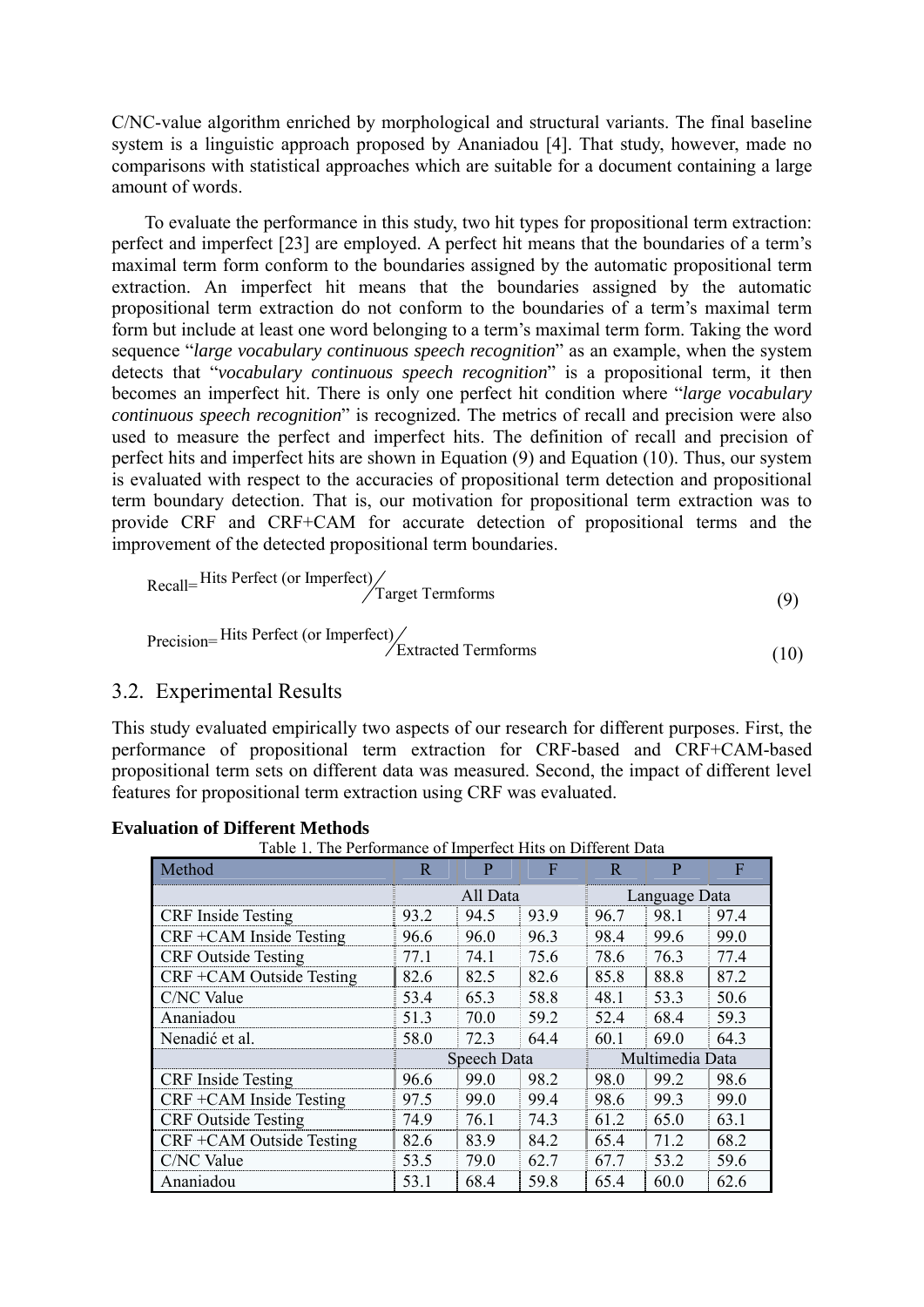| Nenadić et al. | $-\alpha$<br>$\sim$ | 70<br>. | 03.3 | 68.<br>∼ | ے . _ | 01.5 |
|----------------|---------------------|---------|------|----------|-------|------|
|----------------|---------------------|---------|------|----------|-------|------|

Table 1 lists the recall rate, the precision rate and F-score of propositional term extraction for imperfect hits of different domain data. In each case, the recall and precision of imperfect hits using CRF inside testing was greater than 93%. The CRF outside test achieved approximately 73% average recall and 73% average precision for imperfect hits, and the CAM approach improved the original performance of recall and precision for imperfect hits. The C/NC-value approach achieved approximately 56% average recall and 63% average precision for imperfect hits. The performance of Ananiadou's approach was about 56% average recall and 67% average precision for imperfect hits. Another baseline, the approach of Nenadić, Ananiadou and McNaught, obtained approximately 62% average recall and 67% average precision for imperfect hits.

| Method                     | $\overline{R}$<br>F<br>P |             |      | R             | p               | F    |  |
|----------------------------|--------------------------|-------------|------|---------------|-----------------|------|--|
|                            |                          | All Data    |      | Language Data |                 |      |  |
| <b>CRF</b> Inside Testing  | 66.5                     | 66.2        | 66.3 | 66.4          | 67.5            | 67.0 |  |
| CRF +CAM Inside Testing    | 69.0                     | 68.6        | 68.8 | 69.4          | 69.9            | 69.6 |  |
| <b>CRF</b> Outside Testing | 39.8                     | 42.2        | 41.9 | 43.2          | 37.3            | 40.0 |  |
| CRF +CAM Outside Testing   | 43.5                     | 49.2        | 46.2 | 45.3          | 45.4            | 45.3 |  |
| C/NC Value                 | 27.6                     | 37.8        | 31.9 | 28.9          | 29.1            | 29.0 |  |
| Ananiadou                  | 26.3                     | 37.9        | 31.1 | 31.3          | 37.7            | 34.2 |  |
| Nenadić et al.             | 30.2                     | 41.0        | 34.8 | 31.2          | 40.9            | 35.4 |  |
|                            |                          | Speech Data |      |               | Multimedia Data |      |  |
| <b>CRF</b> Inside Testing  | 62.3                     | 61 0        | 61.7 | 70.9          | 70.3            | 70.6 |  |
| CRF +CAM Inside Testing    | 69.6                     | 67.9        | 68.7 | 73.1          | 70.3            | 71.6 |  |
| <b>CRF</b> Outside Testing | 36.9                     | 41.6        | 39.1 | 42.1          | 42.5            | 42.3 |  |
| CRF +CAM Outside Testing   | 42.8                     | 48.9        | 45.6 | 45.6          | 45.0            | 44.3 |  |
| C/NC Value                 | 29.0                     | 40.0        | 33.6 | 34.6          | 29.9            | 32.1 |  |
| Ananiadou                  | 27.4                     | 37.7        | 31.7 | 29.3          | 38.0            | 33.1 |  |
| Nenadić et al.             | 30.0                     | 38.6        | 33.7 | 35.3          | 37.6            | 35.3 |  |

Table 2. The Performance of Perfect Hits on Different Data

Table 2 summarizes the recall rates, precision rates and F-score of propositional term extraction for perfect hits of data from different domains. The CRF inside test achieved approximately 67% average recall and 66% average precision on perfect hits, but the CRF outside test did not perform as well. However, the CAM approach still achieved an increase of 1%-7% for perfect hits. The C/NC-value approach obtained approximately 30% average recall and 34% average precision for perfect hits. Ananiadou's approach achieved approximately 29% average recall and 38% average precision for perfect hits. The performance of Nenadić, Ananiadou and McNaught's approach was about 32% average recall and 40% average precision for perfect hits.

The results show that the C/NC-value does not demonstrate a significant change over different fields, except for the multimedia field, which had slightly better recall rate. The main reasons for errors produced by C/NC-value were propositional terms that were single words or acronyms, propositional terms that were not NP-based, or propositional terms that consisted of more than four words.

Ananiadou's approach was based on a morphological analyzer and combination rules for the different levels of word forms. Experimental results showed that this approach is still unable to deal with single words or acronyms, and propositional terms that are not NP-based.

Nenadić et al.'s approach considered local morphological and syntactical variants using C value to determine the propositional terms. This approach had slightly better performance than the C/NC value methodology. Acronyms were included in the propositional term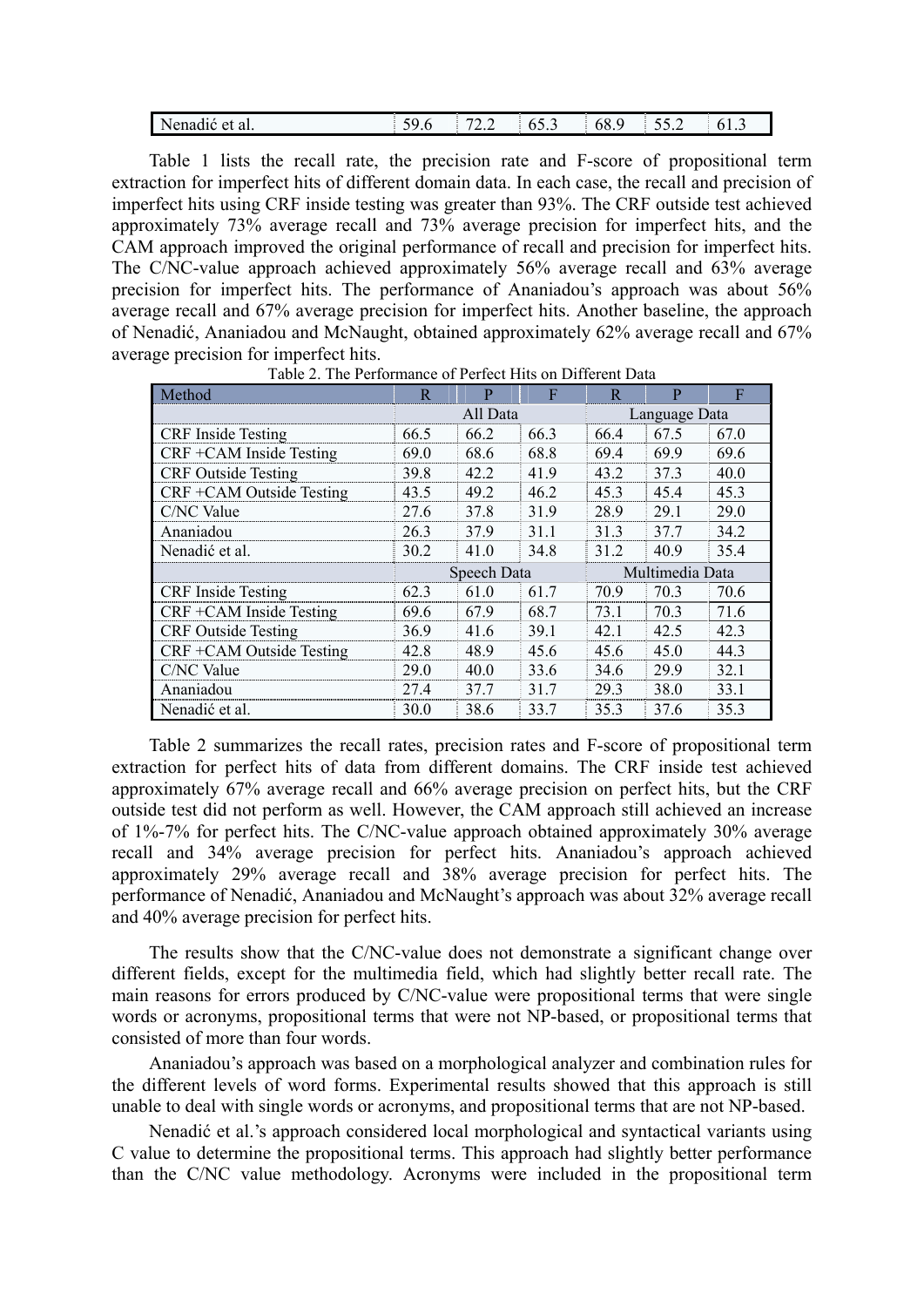candidates but were filtered by frequency, as they often appear only a few times. This approach also ignored single words, and propositional terms that were not NP-based. Furthermore, none of these three baseline systems are suitable for handling special symbols.

For CRF inside testing, both the precision and recall rates were significantly better for imperfect hits, but the precision and recall rates were reduced by about 30% for perfect hits in most RAs. Due to insufficient training data, CRF no longer achieved outstanding results. In particular, the large variability and abstract description of the multimedia field RAs led to huge differences between measures. For example, in the sentence "*For surfaces with varying material properties, a full segmentation into different material types is also computed*", "*full segmentation into different material types*" is a propositional term that it isn't concretely specified as a method. CRF achieved a better result in recall rate, but failed on propositional term boundary detection, unlike the C/NC-value approach.

The CAM approach effectively enhanced propositional term boundary detection by calculating word cohesiveness, except in the case of multimedia data. The CAM approach couldn't achieve similar performance for the multimedia data as a result of the longer word count of terms that differ from the data of other fields. However, the CAM approach performed best with  $\alpha$  equal to 0.4, which demonstrates that the POS provided a little more contribution for multiword term construction. The CAM approach not only considered the POS sequence but also the word sequence, therefore the results are a little better for speech data, which is the biggest part of the training data (SCI and SCIE-indexed databases).

The above results show that the CRF approach exhibited impressive improvements in propositional term detection. The major reason for false positives was that the amount of the data was not enough to construct the optimal model. Experimental results revealed that the CAM is sufficiently efficient for propositional term boundary enhancement but the longer word count of propositional terms were excluded.

#### **Evaluation of Different Level Features**

In order to assess the impact of different level features on the extraction method, this paper also carried out an evaluation on the performance when different level features were omitted. Table 3 presents the performance of CRF when omitting different level features for imperfect hits and the symbol "-" denoted the test without a level feature. For all data, the recall rate was reduced by approximately 1%- 5% and the precision rate was reduced by approximately 2%- 6% in inside testing result. In all data outside testing, the recall rate was reduced by 2%-10% and the precision rate was reduced by 1%-5%. The recall and precision for speech data retained similar results from semantic level features, but showed little impact from other local features. For language data, without morphological, syntactic, frequency, and syntactic & statistical level features the performance was slightly worse than the original result and without semantic level features the original performance was preserved. The performance for multimedia data was affected greatly by semantic level features. A slight improvement without morphological, and syntactic & statistical level features and similar results were obtained when frequency and syntactic level features were omitted.

| Data Type                                 | All |    | Speech |    | Language |    | Multimedia |    |
|-------------------------------------------|-----|----|--------|----|----------|----|------------|----|
| <b>Testing Type</b>                       | R   | P  | R      | D  | R        | P  |            |    |
| Inside - Frequency Features               | 92  | 92 | 94     | 97 | 95       | 97 | 98         | 98 |
| Inside -Morphological Features            | 88  | 90 | 92     | 96 | 93       | 96 | 97         | 97 |
| Inside - Syntactic Features               | 90  | 89 | 94     | 96 | 95       | 97 | 97         | 98 |
| Inside - Semantic Features                | 92  | 92 | 96     | 98 | 97       | 98 | 95         | 97 |
| Inside - Syntactic & Statistical Features |     | 93 | 93     | 95 | 95       | 96 | 96         | 98 |
| Inside Testing                            | 93  | 95 | 97     | 99 | 97       | 98 | 98         | 99 |
| <b>Outside -Frequency Features</b>        | 74  | 73 | 71     | 73 | 76       | 74 | 60         | 65 |

Table 3. The Performance of CRF Excepting Different Level Features for Imperfect Hits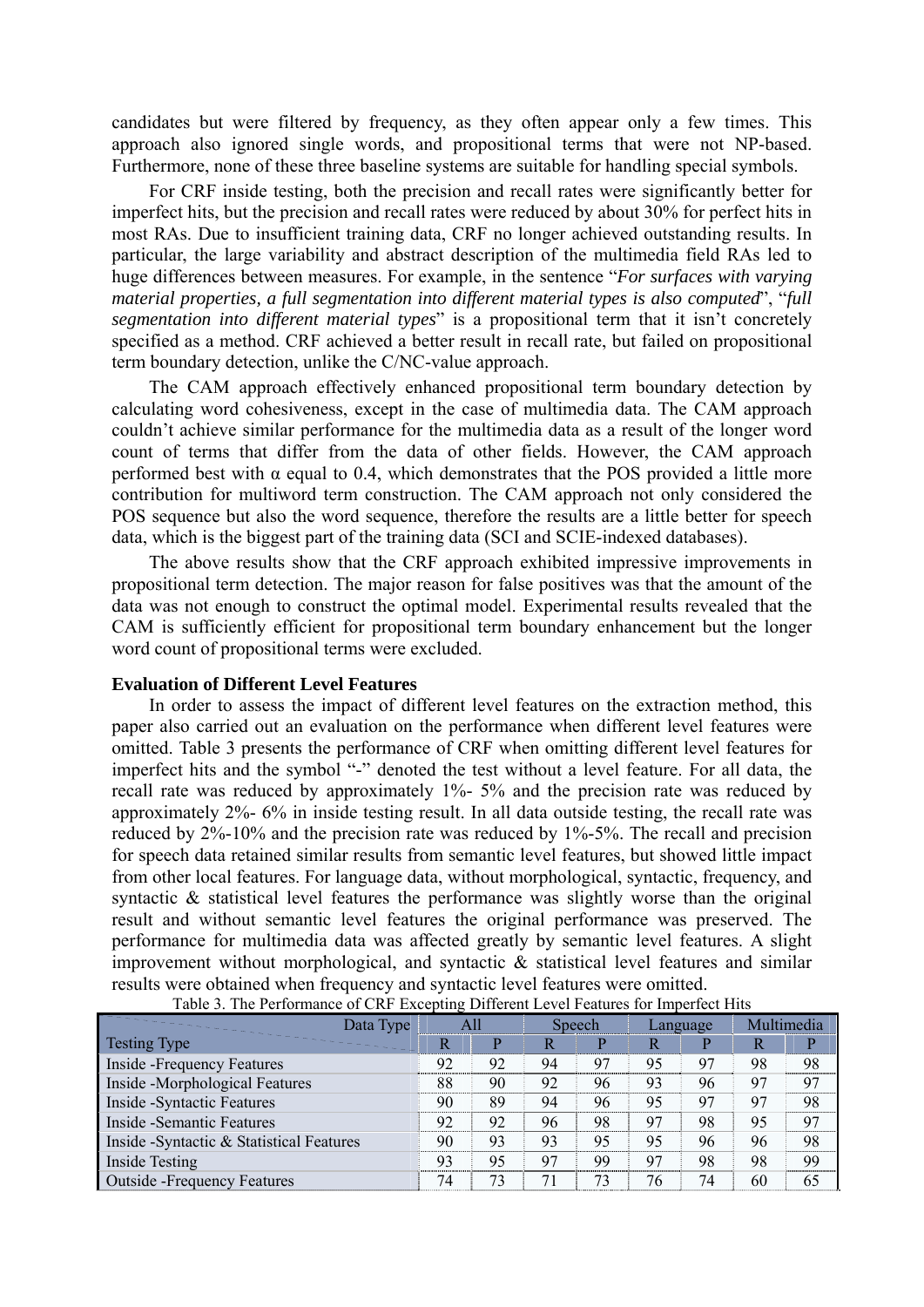| Outside -Morphological Features            |    |    | 59 | 69 | 70 | 68 | 58 | 65 |
|--------------------------------------------|----|----|----|----|----|----|----|----|
| <b>Outside - Syntactic Features</b>        | 67 | 69 | 60 |    |    |    | 59 | 64 |
| <b>Outside - Semantic Features</b>         | 74 |    |    | 76 | 78 | 76 | 41 | 60 |
| Outside - Syntactic & Statistical Features |    |    | 67 |    | 70 | 70 |    | 65 |
| <b>Outside Testing</b>                     | 77 | 74 |    | 76 | 79 | 76 | 61 | 65 |

In Table 4, it can be noticed that the omission of any single level features results in a deterioration in the performance of perfect hits. Removing the syntactic level features had the most pronounced effect on performance for all, speech and language data, while removing the semantic level features had the least effect on performance for all, speech and language data. According to the experimental results, the use of the frequency features did not result in any significant performance improvement for the multimedia data, and the use of the syntactic and syntactic & statistical level features did not result in any performance improvement for the multimedia data. Removing the semantic level features had the greatest effect on the performance for the multimedia data.

| Data Type                                  | All |    | Speech |    | Language |    | Multimedia |    |
|--------------------------------------------|-----|----|--------|----|----------|----|------------|----|
| <b>Testing Type</b>                        | R   | P  | R      | P  | R        | P  | R          | P  |
| <b>Inside -Frequency Features</b>          | 63  | 60 | 56     | 55 | 61       | 64 | 60         | 60 |
| Inside -Morphological Features             | 61  | 61 | 57     | 54 | 61       | 64 | 70         | 68 |
| <b>Inside - Syntactic Features</b>         | 60  | 60 | 55     | 57 | 63       | 65 | 68         | 67 |
| Inside - Semantic Features                 | 65  | 62 | 59     | 60 | 66       | 69 | 62         | 62 |
| Inside - Syntactic & Statistical Features  |     | 61 | 57     | 52 | 62       | 64 | 71         | 68 |
| <b>Inside Testing</b>                      | 67  | 66 | 62     | 61 | 66       | 68 | 71         | 70 |
| <b>Outside -Frequency Features</b>         | 36  | 38 | 34     | 35 | 37       | 34 | 40         | 40 |
| <b>Outside -Morphological Features</b>     | 33  | 35 | 32     | 36 | 35       | 34 | 40         | 39 |
| <b>Outside -Syntactic Features</b>         |     | 36 | 32     | 38 | 37       | 32 | 39         | 40 |
| <b>Outside - Semantic Features</b>         |     | 40 | 36     | 40 | 41       | 36 | 29         | 31 |
| Outside - Syntactic & Statistical Features |     | 39 | 32     | 37 | 35       | 33 | 40         | 40 |
| <b>Outside Testing</b>                     | 40  | 42 | 37     | 42 | 42       | 37 | 42         | 42 |

Table 4. The Performance of CRF without Different Level Features for Perfect Hits

Overall the five different level features were all somewhat effective for propositional term extraction. This suggests that propositional terms are determined by different level feature information which can be effectively used for propositional term extraction. The frequency level features contributed little for propositional term extraction in all and speech data. This may be due to the fact that speech data comprised the main portion of the training data. In the multimedia case, the semantic level features were useful. Although semantic level features may include some useful information, it was still a problem to correctly utilize such information in the different domain data for propositional term extraction. Syntactic and morphological level features obtained the best performance for all, speech and language data. This may be due to the amount of training data in each domain and the various word forms of propositional terms in the multimedia data. The syntactic and statistical level features improved or retained the same performance, which indicates the combined effectiveness of syntactic and statistical information.

# 3.3. Error Analysis

Table 5 shows the distribution of error types on propositional term extraction for each domain data using outside testing. This study adopts the measure used in [24] to evaluate the error type, where M indicates the condition when the boundary of the system and that of the standard match, O denotes the condition when the boundary of the system is outside that of the standard and I denotes the condition when the boundary of the system is inside that of the standard. Therefore, the MI, IM, II, MO, OM, IO, OI and OO error types were used to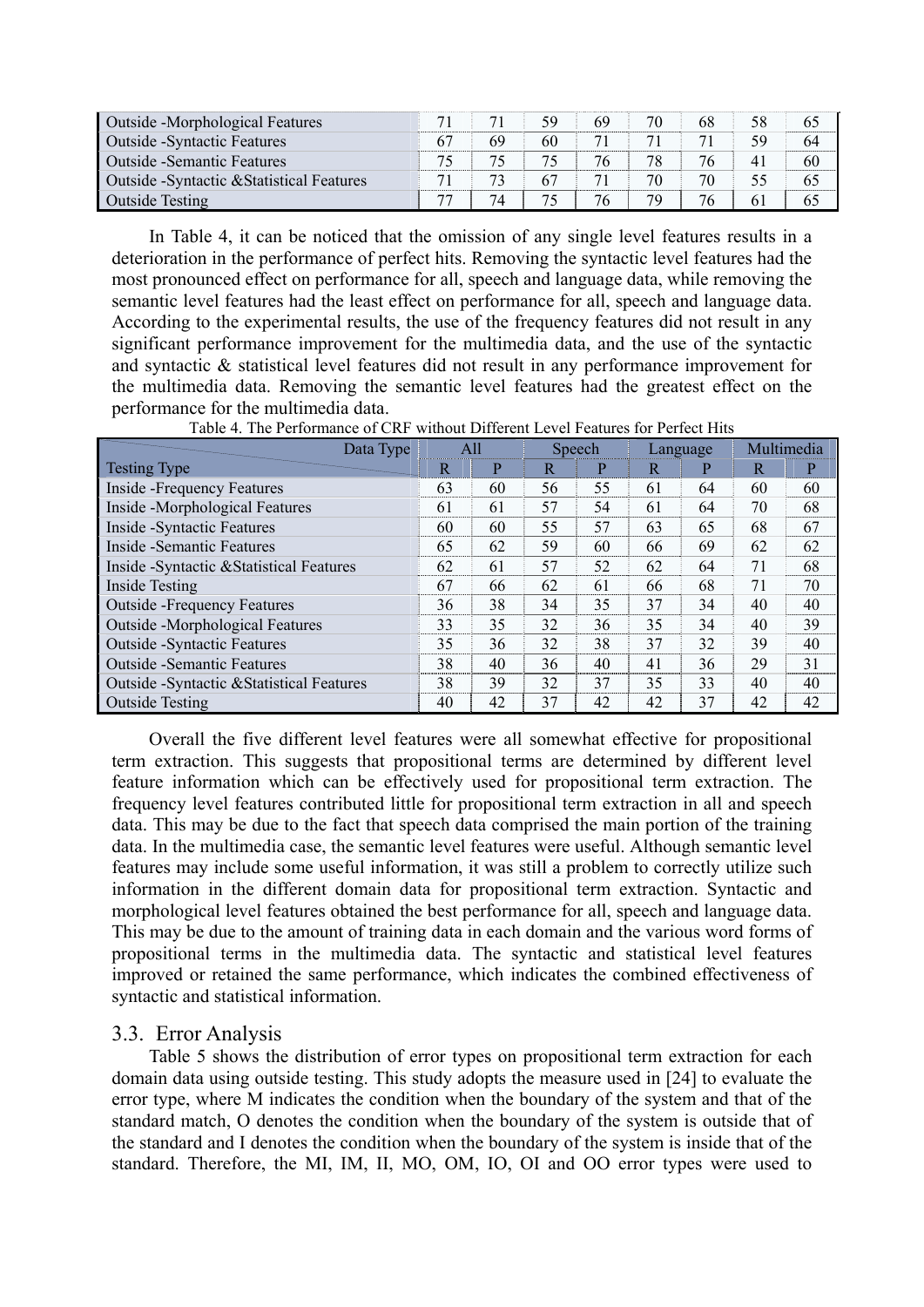evaluate error distribution. The relative error rate (RER) and the absolute error rate (AER) were computed in error analysis, the relative error rate was compared with all error types, and the absolute error rate was compared with the standard. In the overall error distribution, the main error type was "*IM*" and "*MI*" and the CRF+CAM can significantly reduce those two error types.

|                            |            |            | ັ             |            |                 |            |             |            |  |
|----------------------------|------------|------------|---------------|------------|-----------------|------------|-------------|------------|--|
| Error Type                 |            | <b>CRF</b> | CRF+CAM       |            |                 | <b>CRF</b> | CRF+CAM     |            |  |
|                            | <b>RER</b> | <b>AER</b> | <b>RER</b>    | <b>AER</b> | <b>RER</b>      | <b>AER</b> | <b>RER</b>  | <b>AER</b> |  |
|                            |            | All Data   |               |            |                 |            | Speech Data |            |  |
| MI                         | 24.62      | 6.11       | 18.00         | 2.90       | 24.90           | 6.41       | 20.30       | 3.03       |  |
| IM                         | 36.48      | 8.72       | 28.50         | 4.88       | 38.22           | 8.06       | 32.50       | 4.08       |  |
| $\mathop{\rm II}\nolimits$ | 18.67      | 4.96       | 23.40         | 3.88       | 12.37           | 2.88       | 14.80       | 2.05       |  |
| MO, OM, IO, OI             | 7.49       | 3.08       | 12.50         | 1.07       | 10.50           | 2.46       | 12.85       | 1.85       |  |
| $\overline{O}O$            | 12.74      | 2.91       | 17.60         | 2.08       | 14.01           | 4.55       | 19.55       | 2.53       |  |
|                            |            |            | Language Data |            | Multimedia Data |            |             |            |  |
| MI                         | 23.11      | 4.03       | 18.50         | 2.67       | 19.18           | 6.58       | 17.25       | 4.64       |  |
| <b>IM</b>                  | 31.25      | 9.08       | 28.50         | 3.56       | 25.72           | 9.00       | 19.10       | 4.05       |  |
| $\mathbf{I}$               | 26.48      | 7.50       | 31.00         | 4.07       | 36.34           | 10.63      | 34.34       | 8.30       |  |
| MO,OM,IO,OI                | 8.12       | 1.03       | 12.45         | 1.89       | 6.42            | 5.00       | 10.09       | 1.53       |  |
| $\overline{O}O$            | 11.04      | 2.06       | 9.55          | 1.20       | 12.34           | 4.85       | 19.22       | 3.85       |  |

Table 5. Distribution of Error Types on Propositional Term Extraction

#### 4. Conclusion

This study has presented a conditional random field model and a combined association measure approach to propositional term extraction from research abstracts. Unlike previous approaches using POS patterns and statistics to extract NP-based multiword terms, this research considers lexical cohesion and context information, integrating CRFs and CAM to extract single or multiword propositional terms. Experiments demonstrated that in each corpus, both CRF inside and outside tests showed an improved performance for imperfect hits. The proposed approach further effectively enhanced the propositional term boundaries by the combined association measure approach which calculates the cohesiveness of words. The conditional random field model initially detects propositional terms based on their local and global features, which includes statistical, syntactic, semantic, morphological, and structural level information. Experimental results also showed that different multi-level features played a key role in CRF propositional term detection model for different domain data.

## References

- [1] U. M. Connor, *Contrastive Rhetoric: Cross-Cultural Aspects of Second Language Writing* U.K.: Cambridge Applied Linguistics, 1996.
- [2] C. Jacquemin and D. Bourigault, "Term Extraction and Automatic Indexing," in *Oxford Handbook of Computational Linguistics*, M. Ruslan, Ed. Oxford: Oxford University Press, 2003, pp. 599-615.
- [3] C.-K. Cheng, *How to Write a Scientific Paper?* Taipei: Hwa Kong Press, 2003.
- [4] S. Ananiadou, "A Methodology for Automatic Term Recognition," in *15th Conference on Computational Linguistics - Volume 2*, Kyoto, Japan, 1994, pp. 1034-1038.
- [5] F. J. Damerau, "Generating and Evaluating Domain-Oriented Multi-word Terms From Texts," *Inf. Process. Manage.*, vol. 29, pp. 433-447, 1993.
- [6] C. Enguehard and L. Pantera, "Automatic Natural Acquisition of a Terminology," *Journal of*